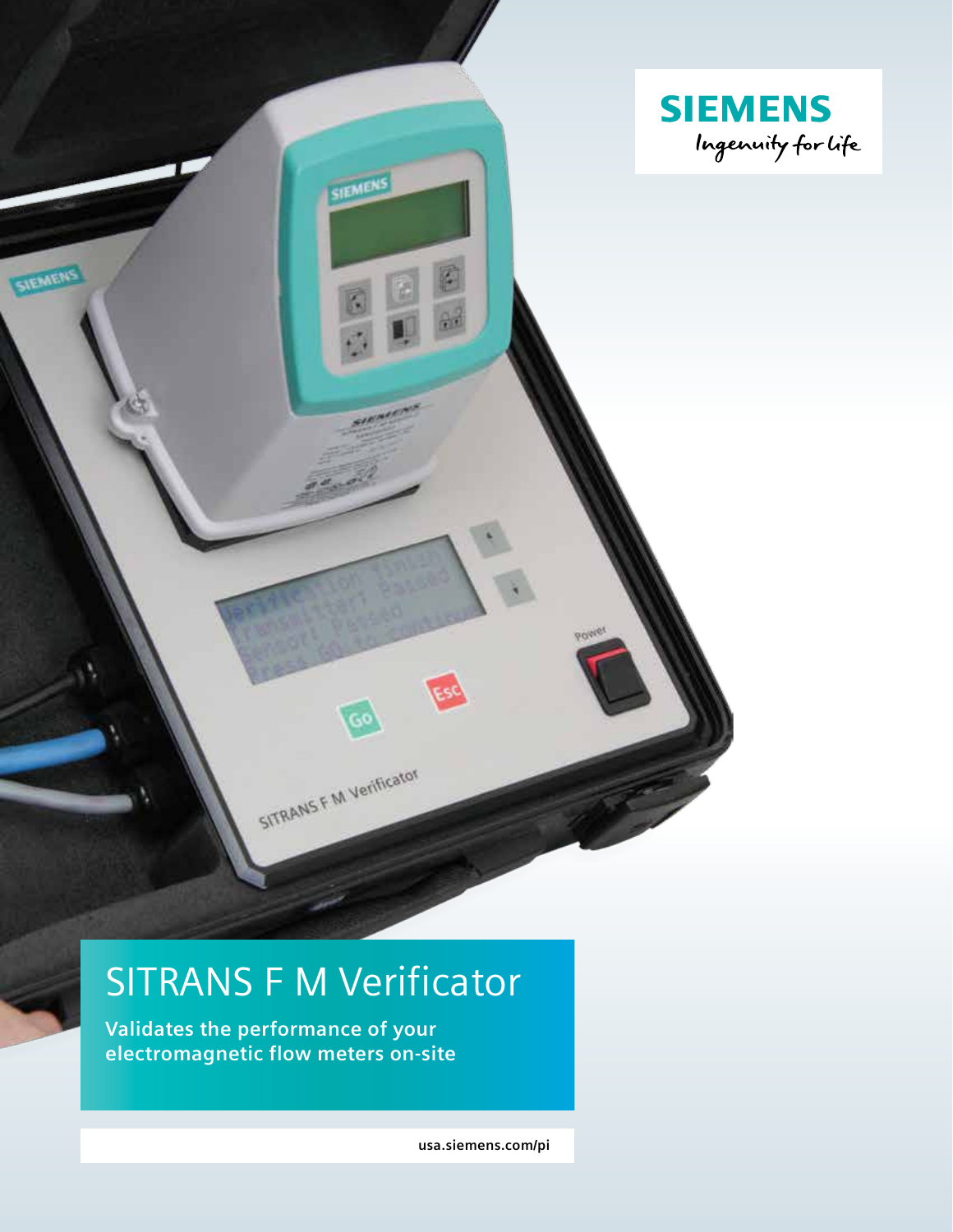## Market leader for continuous accuracy measurement

consists of three steps:

2. Flowmeter insulation test 3. Sensor Magnetism test

liquid flow or cable length.

1. Transmitter test

**Easy and reliable on-site verification**

## **Primary benefits and advantages**

Siemens has manufactured high performance flowmeters for more than 35 years. Our products and services share the same goal: to improve your operations, reduce downtime, and maintain measurement accuracy for the life of the product.

The Verificator provides key benefits and the precision you need in your vital flow measurement:

- In-situ check of performance without interrupting the flowmeter installation
- Fully automated no manual setup or data input – with predefined factory acceptance levels
- No expensive removal or installation costs
- Results in less than 15 minutes
- Full verification report

The Verificator confirms accurate performance for the following SITRANS F M transmitters and sensors:

- MAG 5000/6000 MAG 3100
	- MAG 1100
- MAG 1100 F
- MAG 3100 P
- MAG 5100 W

**Transmitter test**

The transmitter verification checks the whole electronic system from signal input to output. Using a traceable calibrated precision network, the Verificator simulates flow signals to the transmitter input.

The verification is carried out at the transmitter location. The test is not affected by

A fully automatic verification test takes only 15 minutes after connection and

By measuring the transmitter outputs the Verificator calculates its accuracy against defined factory values.

- Signal function from signal input to output
- Signal processing gain, offset, and linearity
- Test of analog and frequency output



Verificator connection on the SITRANS F M flowmeter

## **Accuracy from factory . . .**

Each sensor is calibrated before leaving the factory and a calibration report is issued.

The sensor is verified and the magnetic properties (fingerprint) are identified.

Fingerprint data and calibration parameters are stored on the intelligent SENSORPROM memory unit.



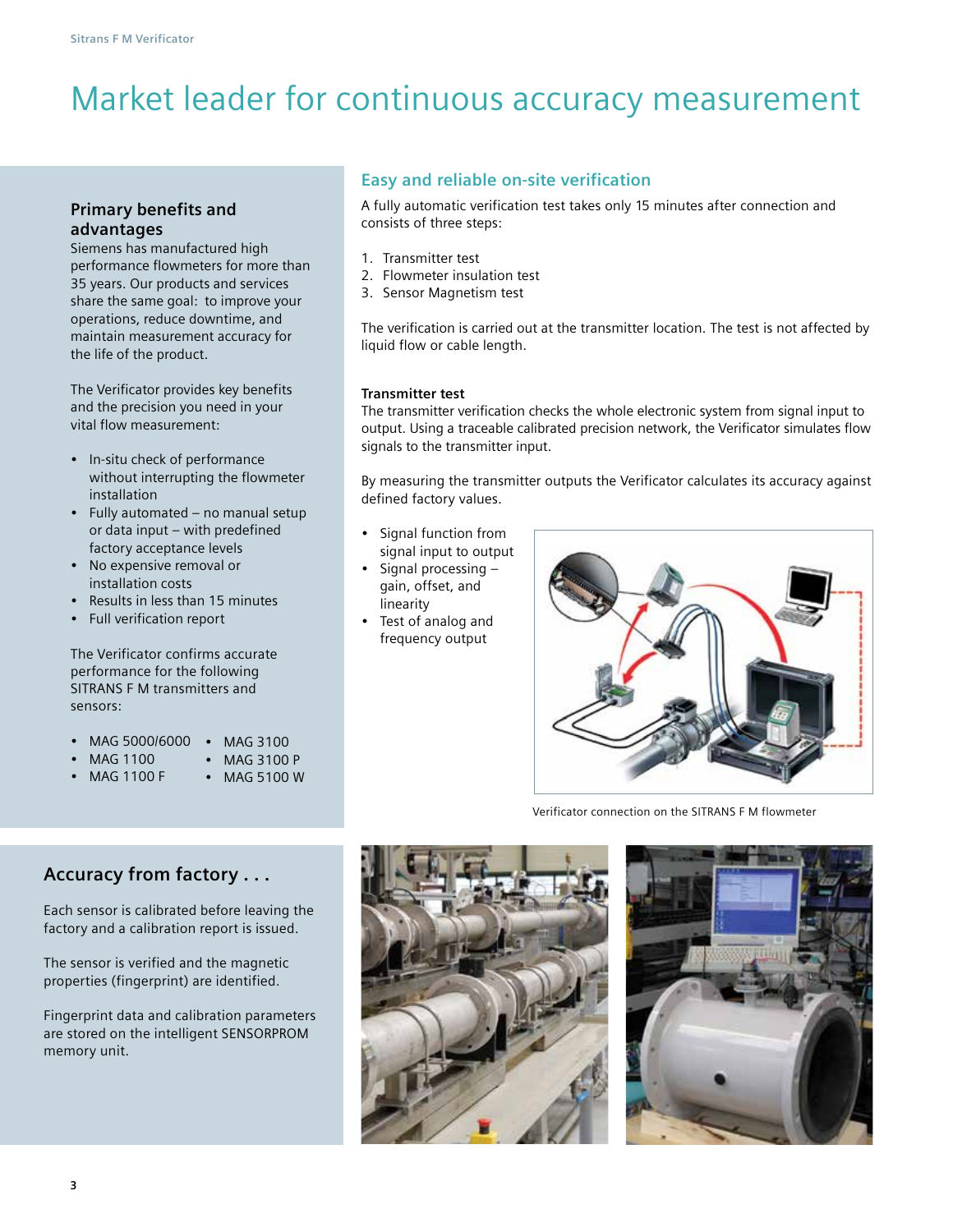#### **Flowmeter insulation test**

The verification test of the flowmeter insulation is a "crosstalk" test of the entire flowmeter and installation, which ensures that the flow signal generated in the sensor is not affected by any external influences. By generating dynamic disturbances close-coupled to the flow signal, the flowmeter is tested for noise immunity to a maximum level.

- EMC influence on the flow signal
- Moisture in sensor, connection and terminal box
- Non-conductive deposit coating the electrodes
- Missing or poor grounding, shielding and cable connection



Flowmeter insulation test



#### **Sensor magnetism test**

The sensor magnetism test ensures that the magnetic behavior is unchanged. The current sensor magnetism is compared with the "fingerprint" which was determined during initial calibration and stored in the SENSORPROM memory unit. This unique test is conducted without any interference or compensation of surrounding temperature or interconnecting cabling.

- Changes in dynamic magnetic behavior
- Magnetic influence inside and outside the sensor
- Missing or poor coil wire and cable connection

#### Sensor magnetism test

### **. . . to the work site.**

The SITRANS F M Verificator can be used in:

- 1. New applications: approve new installations with certificate for handover
- 2. Existing applications: ensuring correct product quality and continuous accuracy

For ISO 9000 and ISO 14001 documentation a MAG Verification Certificate can be printed as handover from contractor to end user.